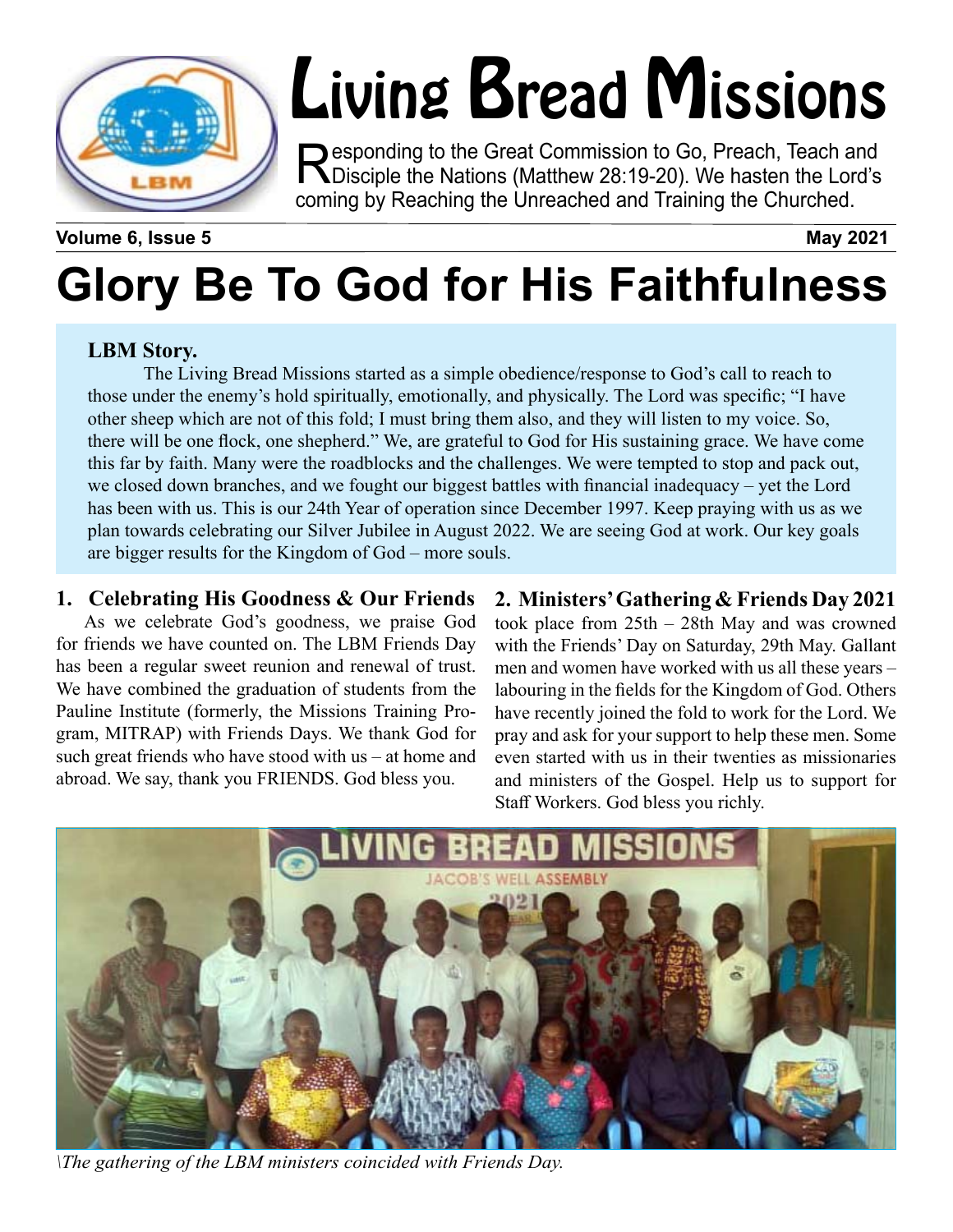#### 2 / Living Bread Missions **May 2021** 2021

#### **3. LBM Mission Farms Ltd.**

The LBM Mission Farms Ltd is our idea to generate income to support our efforts at winning more souls through our training, outreach and church planting programs. The efforts at growing the coconut and mango plantation interspersed with plantain is yielding results. As the crops are taking off productively, we seek your prayer support to face the community challenges. Current-

ly, we are seeking staff to replace the ones we have lost since January 2021.

#### **4. Fulani School Project.**

To the glory of God, the Fulani Community School project has taken off. We have started the construction of a two-classroom facility to help in bringing basic education to the G\* village. Pray with us through the few challenges that come up. Pray for X (from another Fulani village) who has declared his allegiance to Christ. X had a personal encounter with the Lord Jesus Christ and is already paying the price of family neglect and business loss – but is resolved to stay through to the coming of Christ.



*God has blessed Ghana with warmth and rain, and LBM Mission Farms is flourishing. Continue to pray for a good yield and faithful workers.*



*The Fulani School Project through Literacy Evangelism has broken ground. The village is helping. Even the* 

*women and girls are carrying water.*